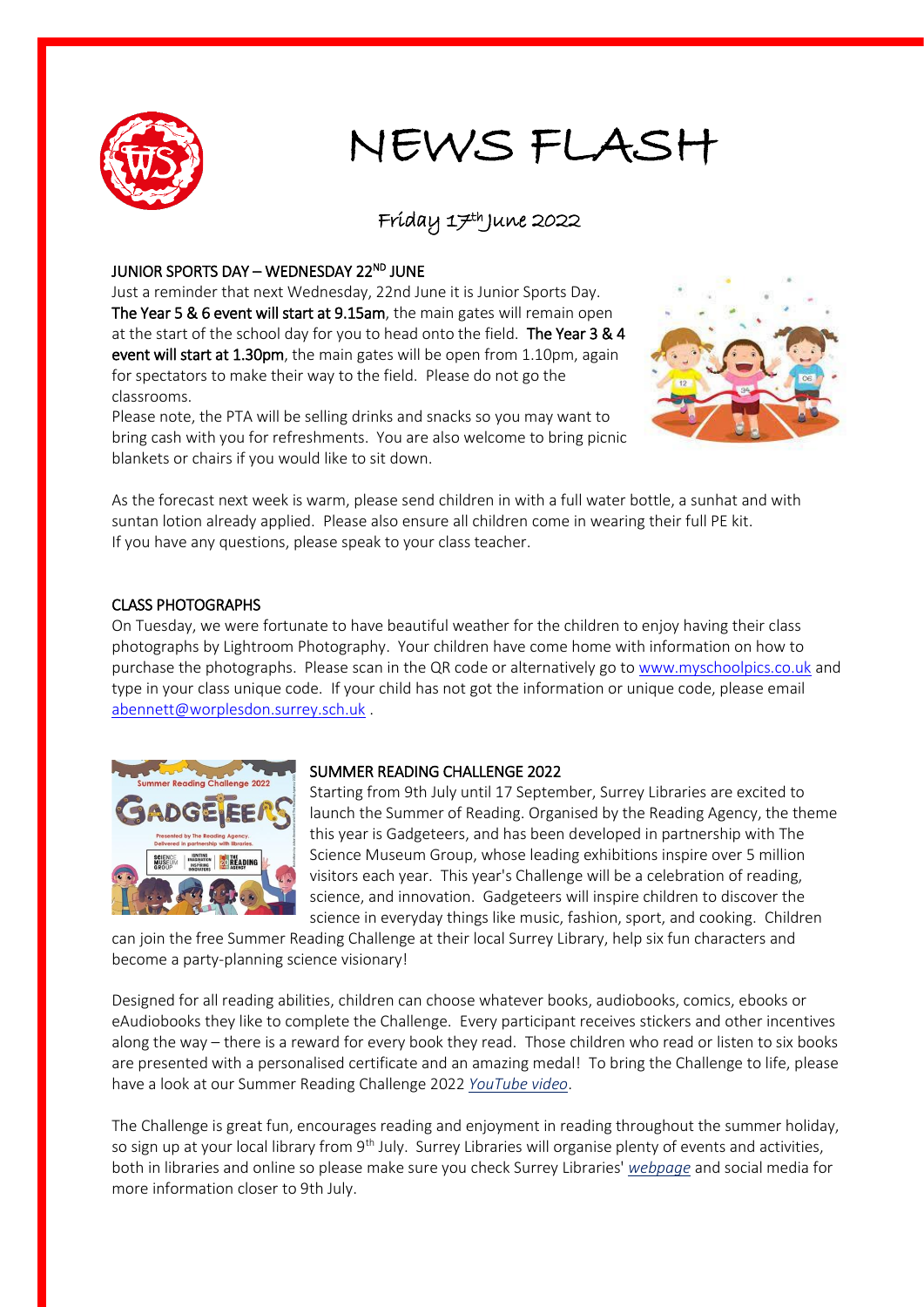## Bring your kids to the FREE

Family

Zone!



Try free, fun activities at the Specsavers Surrey Youth Games 2022:

- Circus skills
- Climbing  $\bullet$
- Soft archery  $\bullet$
- Kickboxing  $\bullet$
- Brazilian Jiu-Jitsu  $\bullet$
- Kangoo jumps plus more!

**Saturday 18 June** 10am - 4pm **Surrey Sports Park** Free Park & Ride available from University of Surrey

**Specsavers** 

**SURREY** 

YOUTH GAMES



www.activesurrey.com/SYG